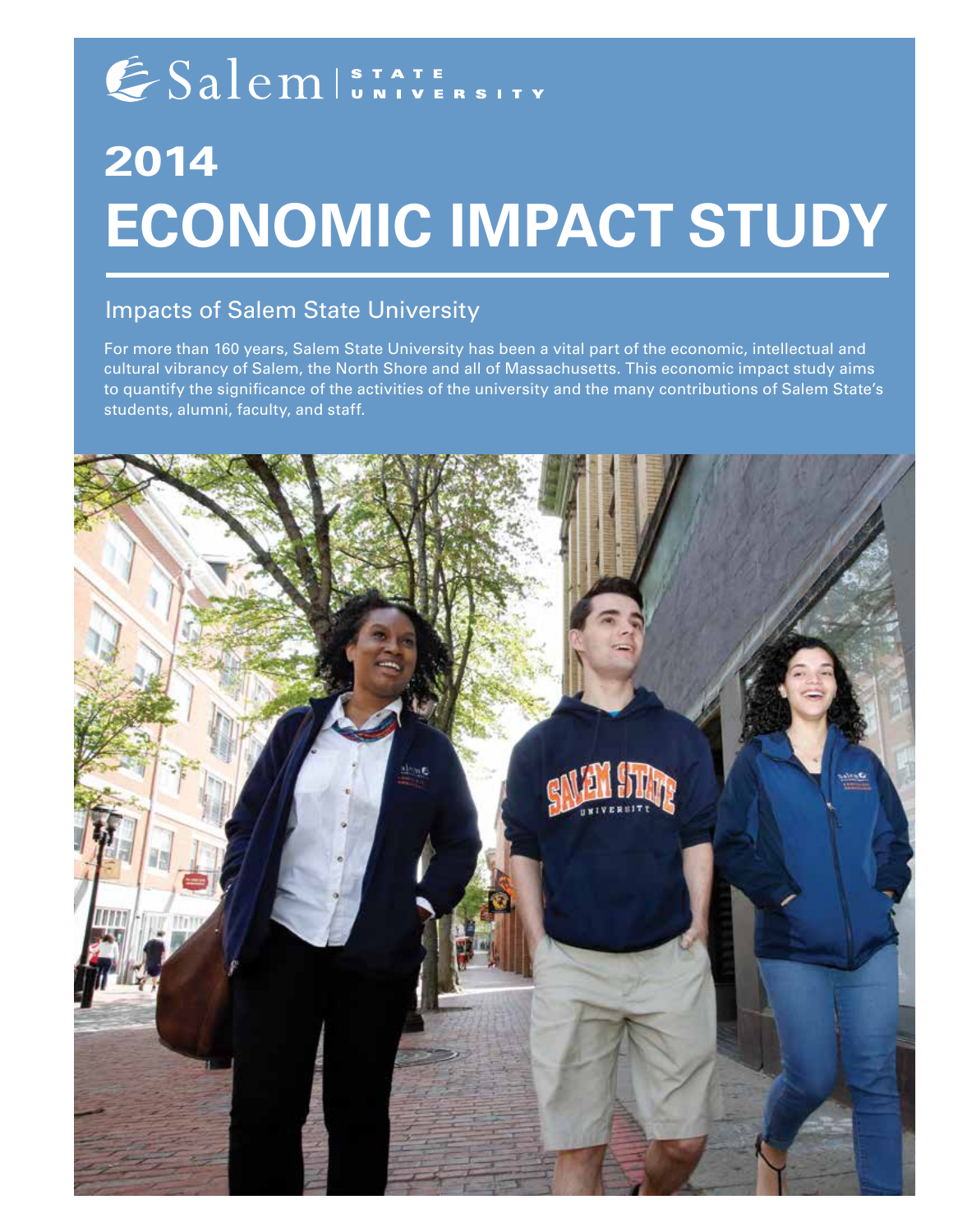## **Executive Summary**

During fiscal year (FY) 2014 Salem State University generated an economic impact of over \$827 million in Massachusetts.

The economic impact on the City of Salem in FY2014 was more than \$100 million while the regional impact on Essex County reached over \$443 million. Further impacts on the economy and the local, regional and statewide communities are explored throughout this study.

## **Summary of Findings**

|                                     | <b>Salem</b> | <b>Essex County</b> | <b>Massachusetts</b> | <b>Total</b> |
|-------------------------------------|--------------|---------------------|----------------------|--------------|
| <b>Salaries and Benefits</b>        | \$24,975,573 | \$62,586,026        | \$93,547,007         | \$99,606,278 |
| <b>Purchased Goods and Services</b> | \$3,878,985  | \$7,053,072         | \$22,860312          | \$43,380,029 |
| <b>Student Spending</b>             | \$22,648,848 | \$139,444,655       | \$233,226,309        |              |
| <b>Total Direct Spending</b>        | \$51,503,406 | \$209,083,754       | \$349,633,628        |              |
| <b>Indirect spending</b>            | \$48,104,176 | \$234,328,119       | \$477,762,629        |              |
| Total Economic Impact*              | \$99,607,582 | \$443,411,872       | \$827,396,256        |              |

Table 1. Salem State University Overall Economic Impact

*\*Total economic impact is calculated using RIM II model and multipliers provided by the U.S. Department of Commerce's Bureau of Economic Analysis (see Appendix 1)*

# **About This Report**

#### **What's included?**

Spending associated with state operations at Salem State campuses and administrative offices, as well as off-campus spending by students, faculty and staff using ClipperCards and Procards.<sup>1</sup> This analysis relies on standardized and centrally reported financial data from the university's financial services department, and employs RIMSII economic multipliers from the Bureau of Economic Analysis.

#### **What's not included?**

Spending by alumni and retirees who reside in the areas assessed, although these two groups continue to positively impact the economics locally, regionally and statewide.

1 ClipperCards are pre-paid debit accounts that can be used for purchases of products and services on- and off-campus wherever the ClipperCard is accepted. Procards are Salem State procurement and payment processes for consumable commodities of low dollar value such as food service, books, plaques, subscriptions, and office supplies off campus. At the discretion of the division vice president, the cards are also open for all travel expenses airplane tickets, parking expenses, business, and group travel.

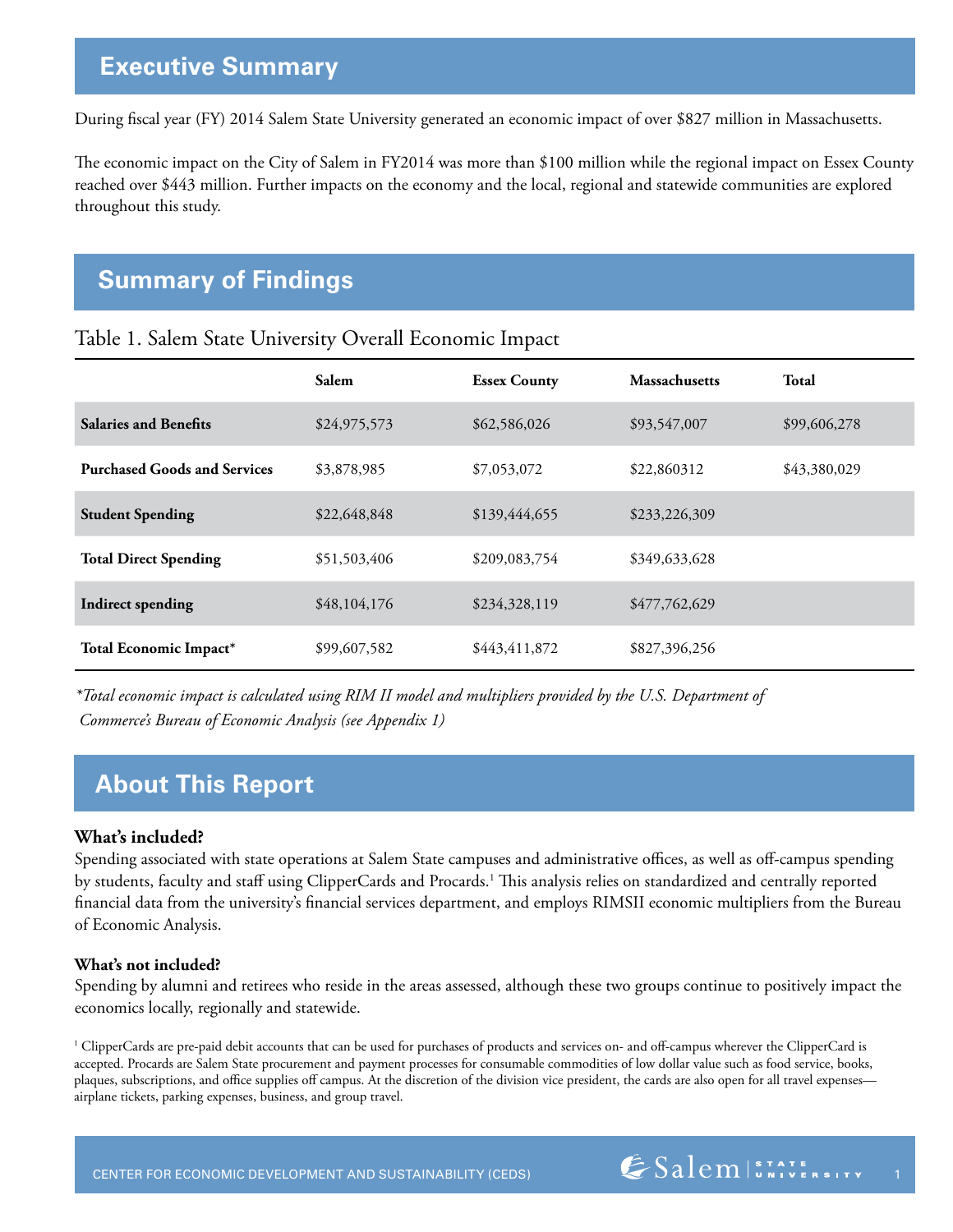# **Impacts of Salem State University**

This report explores the economic, social and infrastructural impacts of Salem State University on its community, region and state areas. It considers many of the associated enterprises, centers and outreach activities included in three entities: Salem State University, Salem State College Assistance Corporation and Salem State College Foundation, Inc. and the broader implications that affect the economy and quality of life in these regions.

Beyond a traditional economic impact modeling approach, the key question posed throughout this study seeks to determine the benefits to the local and regional communities as a result of Salem State University, as opposed to the situation if it were absent.

# **Data Development and Methodology**

Three types of economic estimates were produced for this study. The first is an estimate of the total economic impact of the approximately \$233 million in student spending made during FY14. The second estimate shows the average economic contributions to jobs, earnings and tax revenue generated by \$433 million in university spending. The third estimate is derived from faculty, staff and student salaries paid during FY2014.

While fully modeling the production process of a university is clearly outside the scope of this work, some discussion of the output of universities is necessary. Colleges and universities are best viewed as multi-product firms, producing a variety of services including:

- **Education**
- Food, accommodations and amusements
- Athletics
- **Research**
- Investment management

The second part of the analysis combined local expenditures and spending multipliers derived from RIMS II, an econometric input/output model developed by the U.S. Department of Commerce, Bureau of Economic Analysis and regionalized for the state of Utah. Input/output models trace the flow of goods and services through a geographic region, estimating the resultant changes in economic activity that occur as these expenditures work their way through the economy. These statistical models are designed to capture the effects of spending changes in one part of the economy on all other parts of the economy.

With the exception of tax revenues, the total impacts include direct, indirect and induced economic effects. RIMS II can be used to estimate the university's economic contribution to employment, earnings, regional, and gross state product in the Massachusetts economy. These contributions are the net changes in economic activity that occur when dollars are spent locally.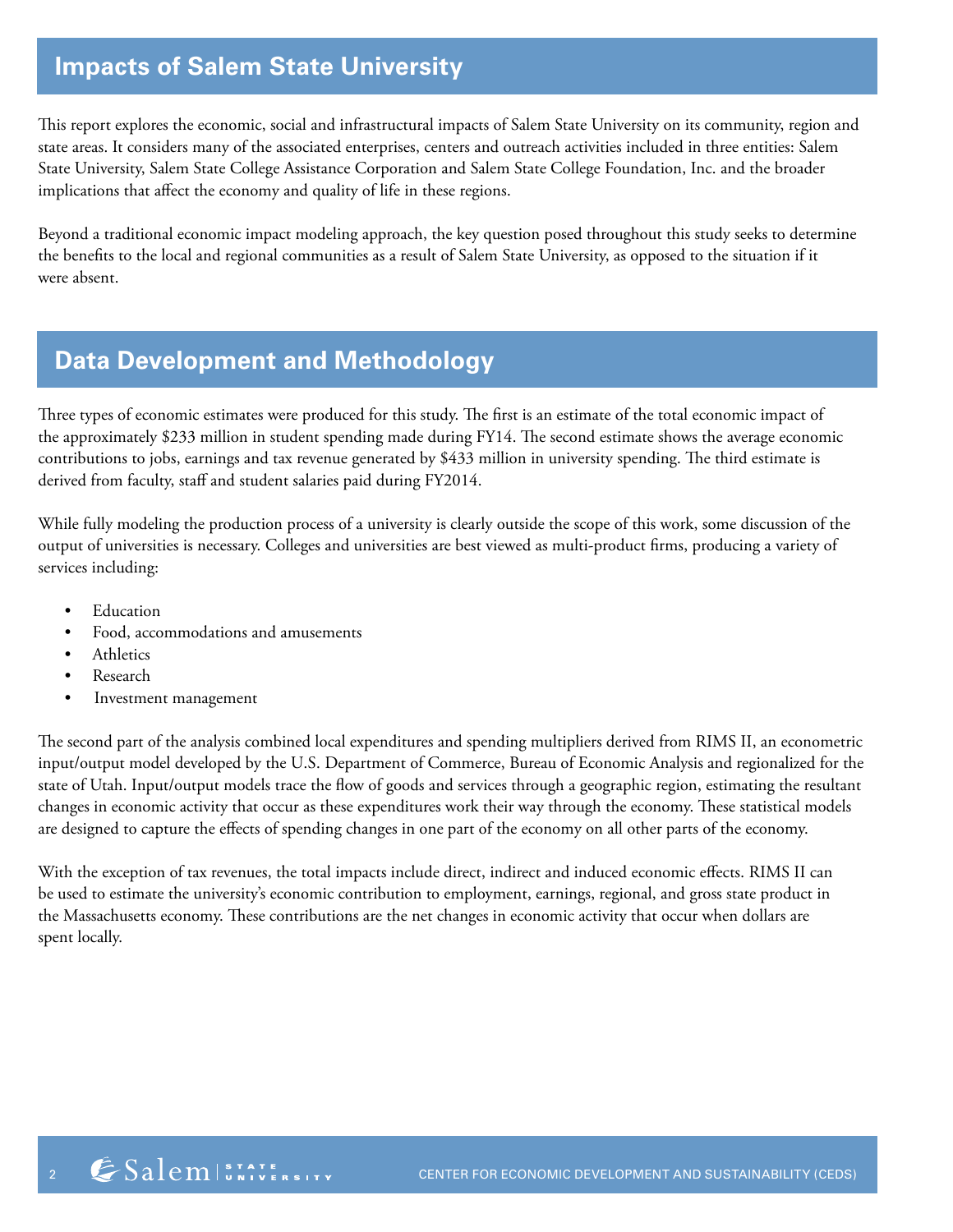## **Students**

Salem State University students have a large impact on the local economy as well as regionally. The university's financial aids office estimates an approximate budget of \$22,752 will be spent by a student living off-campus over a nine-month term.

With 1,116 students living off-campus in Salem and a further 5,755 in Essex County, millions of dollars are sent into the North Shore economy annually. Further money flows into the Massachusetts economy from the additional 5,737 students residing outside Essex County. Direct and indirect dollars generated are calculated in Table 2 and have taken into consideration the number of students living with parent(s), but does not include spending by the 1,984 students who lived in residence in FY2014.

Direct student spending locally to the City of Salem was more than \$22 million in FY2014 with the region benefitting from further direct spending in Essex County of approximately \$139 million.

### Table 2. Student Spending

|                                              | Salem        | <b>Essex County</b> | Massachusetts |
|----------------------------------------------|--------------|---------------------|---------------|
| <b>Student Spending</b>                      | \$22,648,848 | \$139,444,655       | \$233,226,309 |
| <b>Total Economic</b><br>Impact <sup>*</sup> | \$45,524,185 | \$295,622,668       | \$562,075,406 |

*\*Economic impact is calculated using multipliers provided by the U.S. Department of Commerce's Bureau of Economic Analysis.*

*Note: These figures do not include money spent by students living in residence.*

*Note: Student cost of living in Salem, Mass. for consumables as a percentage of the U.S. National Norm is 115%. The "consumables" percentage assumes a minimum wage earner or student sharing an apartment and paying minimum taxes. Consumables include convenience food items combined with weighted pricing patterns found in grocery and drug stores. The impact of consumables varies by earnings level—college students' consumable expenses might consume 50% of their income while it may impact only 20% of a professional's earnings. In the latter case, the consumables rate is more affected by home ownership versus rent decisions, residence size, personal income taxes, and cost of services, transportation, and miscellaneous items. http://www.erieri.com/index.cfm?fuseAction=CareerPlanning.StudentCOLReport&city=5168&redirect=Y (Economic Research Institute 2012)*

Salem State students also have a considerable impact beyond direct and indirect spending in terms of the community service and unpaid internships they are involved in.

During the 2013-14 year, the following community service was recorded by faculty:

- Number of students engaged in academic service-learning 2,106
- Number of students engaged in forms of community service not including service learning students 608
- Number of students who engaged in community service 2,714
- Number of courses that integrate community service with academic content 260
- Total number of community service hours engaged by students 429,510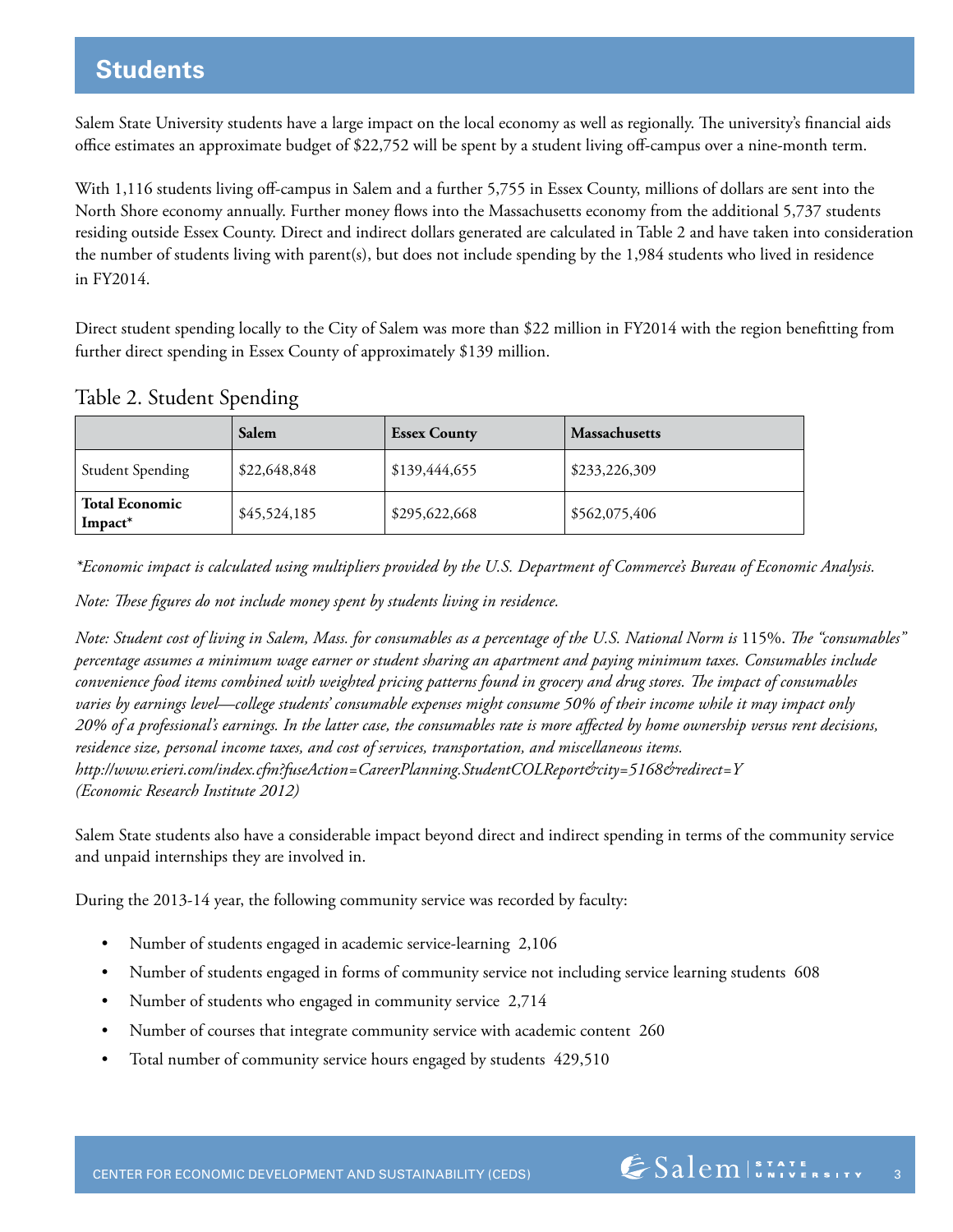Salem State supported 80+ different local community service groups in FY14. Without the time and assistance of the university's students, many of these groups would have been unable to run programs and offer as many services. Salem State's faculty members have also been involved with community partners behind the scenes in the planning of programs, delivery of services and have even led non-profits through the process of obtaining 501(c)3 status.

Beyond Salem State's significant contributions to the community with the university's nursing practicum and education school student teaching, the students also completed a wide array of internships. During FY14, there were 446 students that completed internships. Over 80 faculty members are involved in securing internships for students from 29 different departments across the university.

# **Internships**

| Summer 2013    | <b>Fall 2013</b> | Spring 2014              |
|----------------|------------------|--------------------------|
| 110 students   | 67 students      | 269 students             |
| 21 departments | 27 departments   | 23 different departments |
| 42 faculty     | 55 faculty       | 62 faculty               |

# **Employee Salaries and Benefits**

As shown in Table 3 below, residents of Massachusetts received compensation in FY14 of more than \$93 million, while those in Essex County received \$62.5 million and the City of Salem saw just almost \$25 million specifically from salary and benefit wages. These figures do not include any supplemental income that may have been generated from faculty and staff for extraneous economic activities such as consulting, publishing or lecturing outside of Salem State University.

### Table 3. Employee Salaries and Benefits

|                                  | Salem        | <b>Essex County</b> | <b>Massachusetts</b> | <b>Total</b> |
|----------------------------------|--------------|---------------------|----------------------|--------------|
| Salaries and Benefits            | \$24,975,573 | \$62,586,026        | \$93,547,007         | \$99,606,278 |
| <b>Total Economic</b><br>Impact* | \$48,202,856 | \$135,811,677       | \$211,416,236        |              |

*\*Economic impact is calculated using multipliers provided by the U.S. Department of Commerce's Bureau of Economic Analysis (see Appendix 1)*

In FY14 the number of employees supported by Salem State totaled 2,251 with a payroll in excess of \$99 million. Of this, 177 resided locally in Salem and 1,000 in Essex County.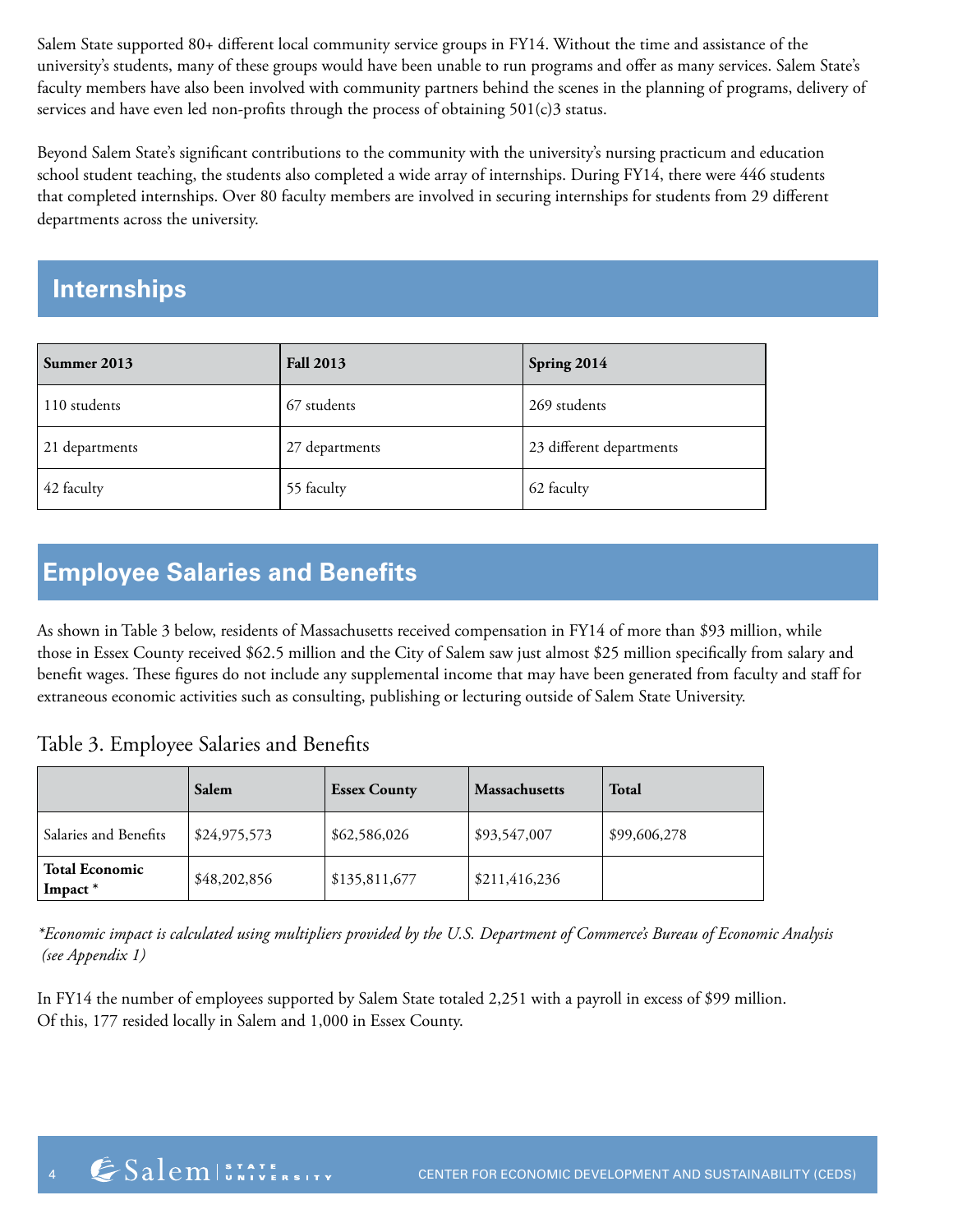## **Purchased Goods and Services**

The total economic impact of institutional purchases to the Commonwealth of Massachusetts was more than \$53 million, as seen in Table 4 below. The goods and services that were purchased ranged from construction contracts, to restaurants, instruments, office supplies, hotel accommodations, technical services, and many more. Purchases were made from more than 8,824 different vendors in FY14. In the City of Salem, many of the 568 vendors were local restaurants, hotels and other retail services creating an economic impact locally of over \$5.8 million.

|                        | Salem       | <b>Essex County</b> | <b>Massachusetts</b> | <b>Total</b> |
|------------------------|-------------|---------------------|----------------------|--------------|
| Number of Vendors      | 568         | 1,634               | 5,664                | 8,824        |
| Purchases              | \$3,878,985 | \$7,053,072         | \$22,860,312         | \$43,380,029 |
| Total Economic Impact* | \$5,880,541 | \$11,977,527        | \$53,904,614         |              |

|  | Table 4. Purchased Goods and Services |
|--|---------------------------------------|
|--|---------------------------------------|

*\* Economic Impact is calculated using multipliers provided by the U.S. Department of Commerce's Bureau of Economic Analysis (see Appendix 1)*

Salem State University invested significantly in campus facilities in FY14. Some of the major projects that were completed during that period include:

- Completion of Frederick E. Berry Library and Learning Commons (August 2013)
- Completion of the Harold E. and Marilyn J. Gassett Fitness and Recreation Center (August 2013)
- Opened Student Navigation Center—this one-stop-shop now houses the offices of admissions, student accounts, ClipperCard, financial aid, registrar, and transfer services (July 2014)
- Relocated public safety building (August 2014)
- Canal Street Parking—the former Weir property located on Canal Street was converted to surface parking with over 300 spaces. (September 2014)

# **Further Impacts of Salem State University on the Economy**

#### **Several factors are considered influential at this scale but are not included in previous figures:**

- Alumni that stay in Salem, Essex County and Massachusetts
- Faculty/staff that live in Salem, Essex County and Massachusetts
- Salem State student body
- Vendors
- Institutional linkages
- Purchases made in Essex County
	- Programs and entities affiliated with Salem State that service the North Shore and Massachusetts. For example:
		- Enterprise Center
		- Small Business Development Center

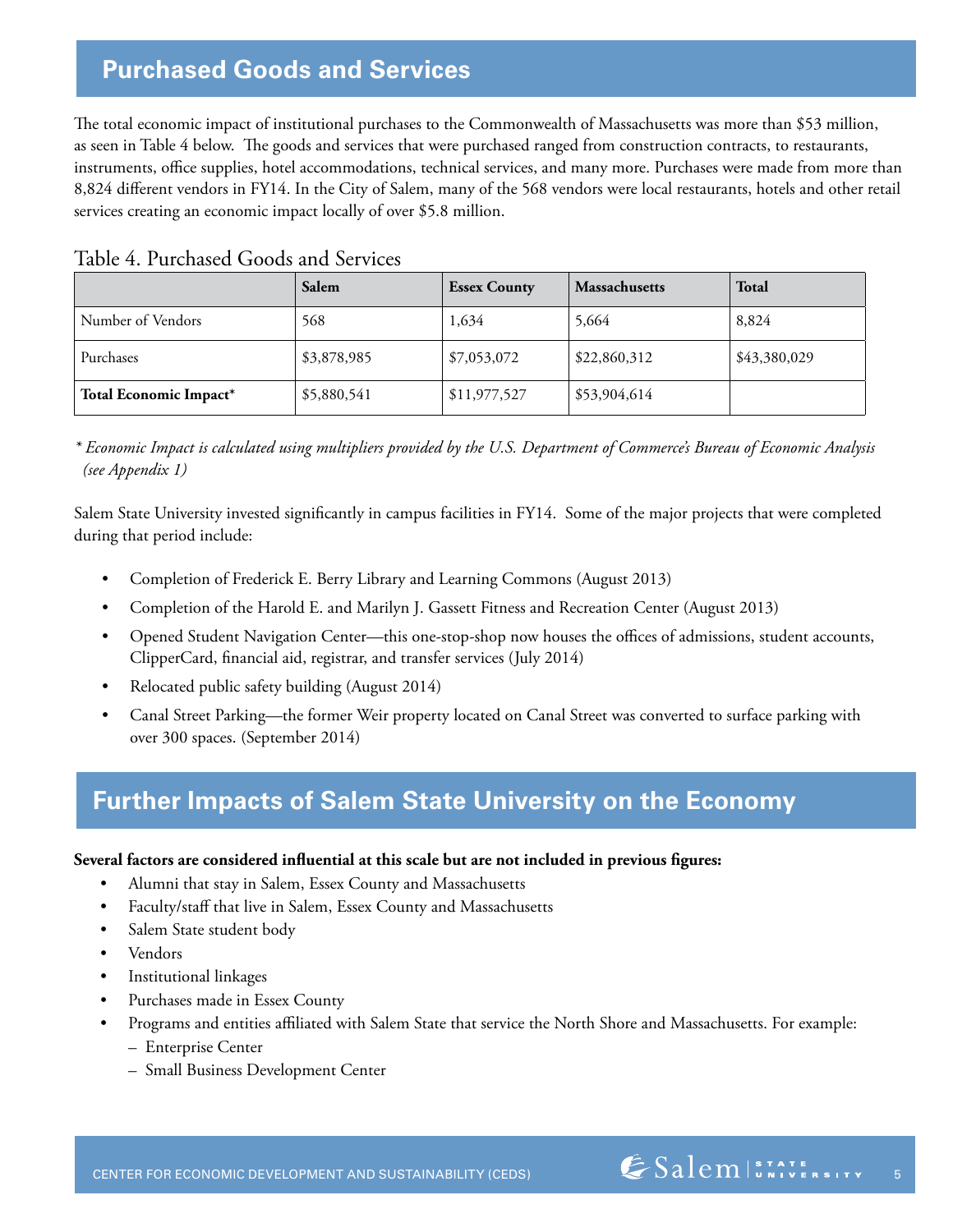- Programs that extend beyond degree-seeking students that are offered at Salem State University and draw participation from across the state
	- Increase in "Quality of Life" events, such as:
	- Performing and Visual arts
	- Athletics
	- Speaker Series
	- Agganis Forum

The socio-cultural impacts of Salem State on the North Shore are extensive, although more difficult to quantify in economic terms as there is no one widely accepted method of ascribing dollar values to socio-cultural resources. Yet, there are many impacts that can be directly related in these areas, such as:

- Enriched society and stronger innovation and creative economy<sup>2</sup> educational access
	- Major providers of post secondary services in the regional and beyond
	- Contributions to a knowledge-based economy
- Graduates
	- Major provider of skilled workers in education, business, healthcare
- Arts and Humanities
- Public access to programming, plays, events, etc.
- Area Development
	- Professional development and continuing education programming
- Volunteerism
- Community outreach
- Internships
- Provides an enhanced identity locally/regionally
- Shared facilities (O'Keefe Complex and fields)

<sup>2</sup> The economic impact of the innovation economy has been documented via Social Impact Assessment in 1997 by H. Becker

#### **Examples:**

Center for Creative and Performing Arts

Audience numbers: Dance 450 Music 1,880 (most concerts are free) Theatre 3,000 Writer Series 700 (all events are free) **Total 6,030 Ticket Sales \$14,821.00**

Rosenberg Glass Residency/open demonstrations (free admission) 350 attendees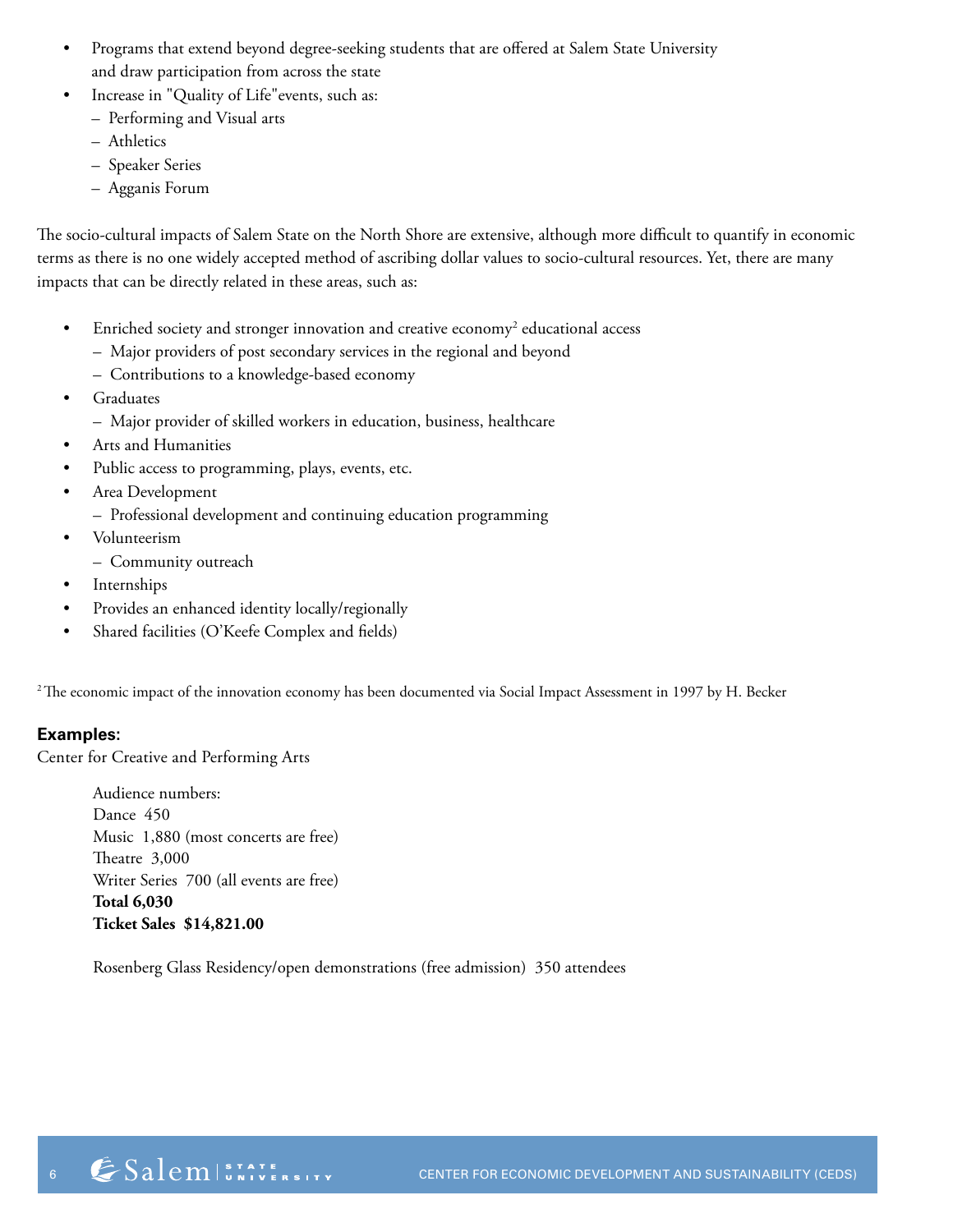#### **Rink**

| Ice rink                                               |        |
|--------------------------------------------------------|--------|
| <b>MIAA</b> Games                                      | 6,000  |
| High School Hockey Games (five area cities)            | 7,000  |
| Youth Games, clinics                                   | 1,000  |
| <b>Youth Practice</b>                                  | 2,000  |
| Public Skate                                           | 1,200  |
| <b>Family Parties</b>                                  | 600    |
| Collegiate Game Attendance                             | 5,000  |
| <b>Gassett Center Recreation Attendance</b>            | 500    |
| <b>Total Ice Rink Use</b>                              | 23,300 |
| Indoor Field House (Rink w/out ice)                    |        |
| High School Tennis                                     | 200    |
| Youth Baseball                                         | 250    |
| Youth Softball                                         | 200    |
| Youth Lacrosse                                         | 250    |
| Youth Soccer                                           | 400    |
| <b>NSMC Cancer Walk</b>                                | 2,500  |
| Student Concerts, etc.                                 | 1,200  |
| Dance Studio/Multipurpose gym                          | 1,000  |
| Commencements                                          | 11,000 |
| NSCC Commencement                                      | 4,000  |
| Speaker Series                                         | 2,000  |
| Health and Career Fairs (vendors, students and alumni) | 1,200  |
| <b>Family Parties</b>                                  | 800    |
| College Sports                                         | 2,500  |
| <b>Total Indoor Field House Public Use</b>             | 26,300 |
| <b>Gassett Recreation Center</b>                       |        |
| Student membership                                     | 4,000  |
| Non-student membership                                 | 200    |
| Guest visits                                           | 500    |
| Court rentals                                          | 2,500  |
| <b>Total Gassett Center Use</b>                        | 7,200  |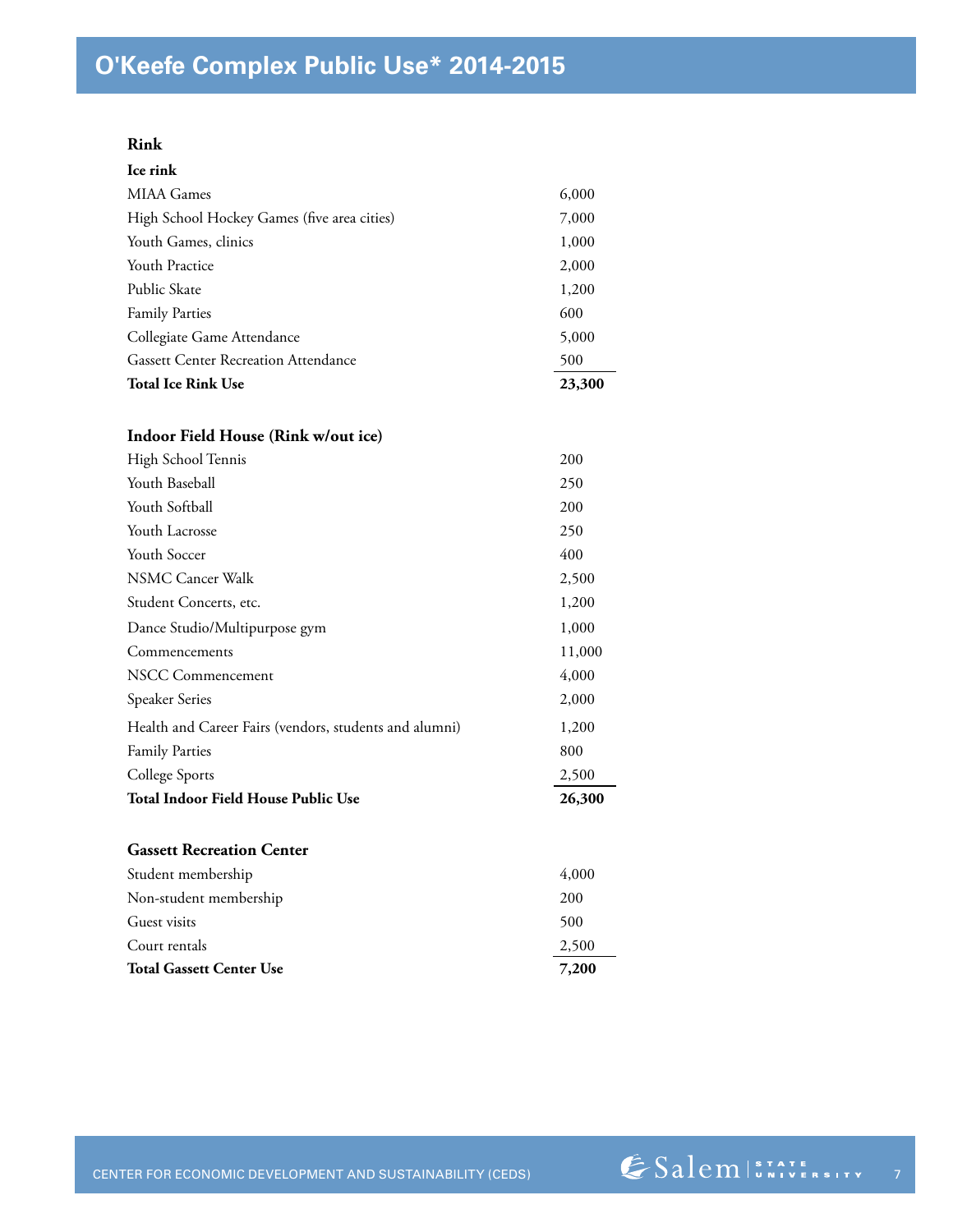| Alumni Field**                           |                |
|------------------------------------------|----------------|
| <b>High School Game Attendance</b>       |                |
| Boys' Lacrosse                           | 400            |
| Girls' Lacrosse                          | 300            |
| Field Hockey                             | 400            |
| Boys' and Girls' Soccer                  | 600            |
| Softball                                 | 300            |
| <b>Total High School Game Attendance</b> | 2,000          |
|                                          |                |
| <b>Central Campus Baseball Field</b>     |                |
| Collegiate Sports                        | 3,200          |
| AAU practices and games                  | 2,400          |
| High School games                        | 1,200          |
| <b>Total Baseball Field Use</b>          | 6,800          |
|                                          |                |
| <b>College Game Attendance</b>           |                |
| Mens Lacrosse                            | 2,200          |
| Womens Lacrosse                          | 1,200          |
| Field Hockey<br>Soccer Mens and Womens   | 1,000          |
|                                          | 4,200          |
| Softball                                 | 1,200<br>9,800 |
| <b>Total College Game Attendance</b>     |                |
| <b>Youth Use</b>                         |                |
| Boys' Lacrosse                           | 300            |
| Field Hockey                             | 300            |
| Boys and Girls' Soccer                   | 800            |
| Softball                                 | 600            |
| <b>Total Youth Use</b>                   | 2,000          |
|                                          |                |
| <b>Camps and Clinics</b>                 |                |
| Summer camps and various clinics         | 2,400          |
| <b>Conditioning Programs</b>             | 300            |
| "Kids Night Out" Program                 | 200            |
| <b>Total Camp Use</b>                    | 2,900          |
| <b>Total of Alumni Field Use</b>         | 16,700         |
|                                          |                |
| <b>Indoor Pool</b>                       |                |
| <b>Gassett Center Programs</b>           | 300            |
| Swim Meets (participants and fans)       | 3,500          |
| High School Team Practices and Meets     | 600            |
| <b>Total Pool Use</b>                    | 4,400          |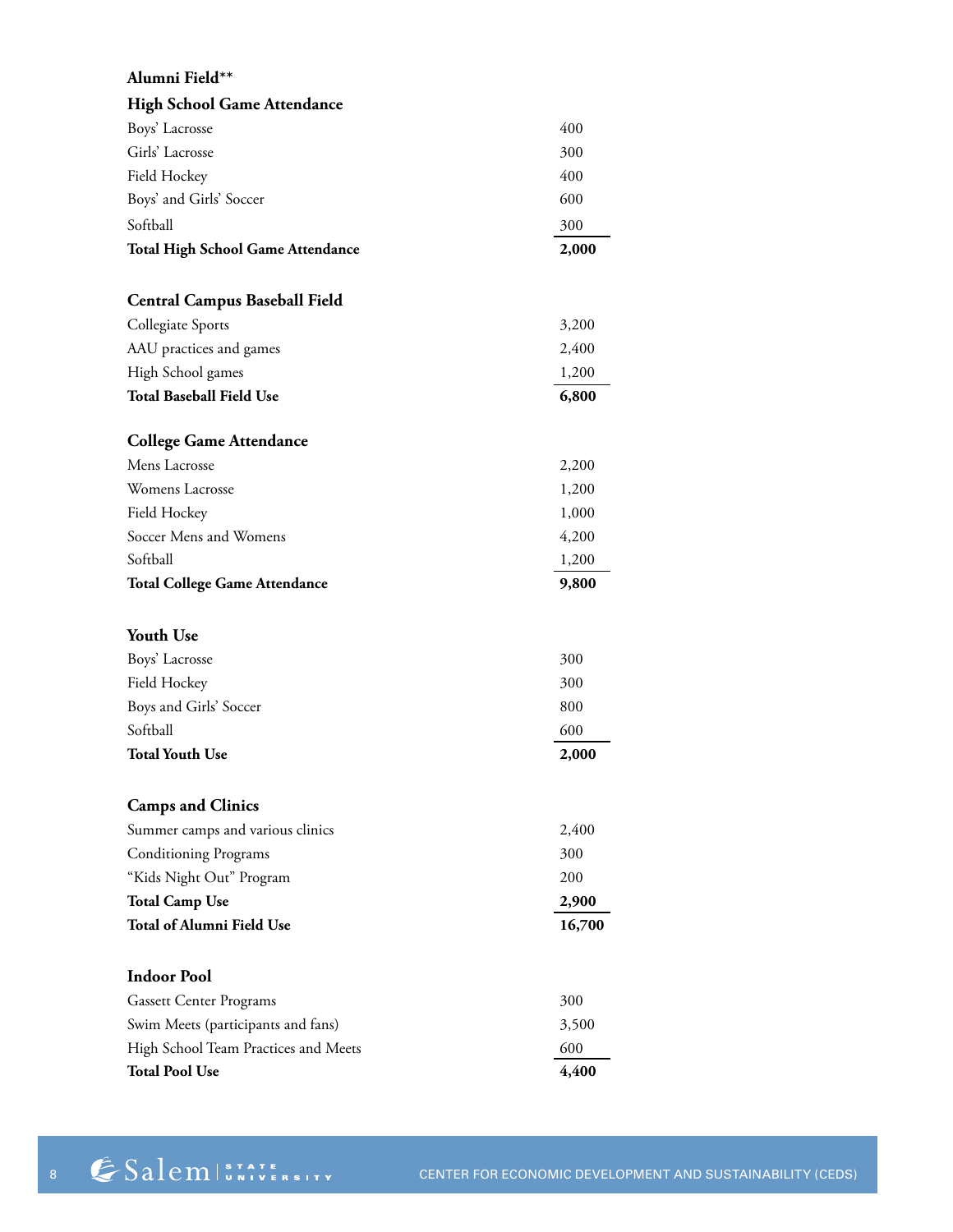| <b>Twohig Gym</b>                                     |         |
|-------------------------------------------------------|---------|
| Academics                                             | 500     |
| <b>Varsity Practices</b>                              | 250     |
| Intercollegiate Varsity Games (participants and fans) | 16,000  |
| Boy's and Girl's club - games and fans                | 400     |
| <b>High School Tournament Contests</b>                | 1,000   |
| AAU tournaments                                       | 1,200   |
| <b>Total Twohig Gym Use</b>                           | 19,350  |
| Other Special Events in O'Keefe Complex               | 2,500   |
| <b>Overall Combined Grand Total Use</b>               | 106,550 |

Estimated class attendance per week is 3,000.

\*This estimate does not include Salem State student-only classes

\*\*Alumni Field participants and fans use O'Keefe locker room, bathroom and other facilities

REVISED 11/5/14